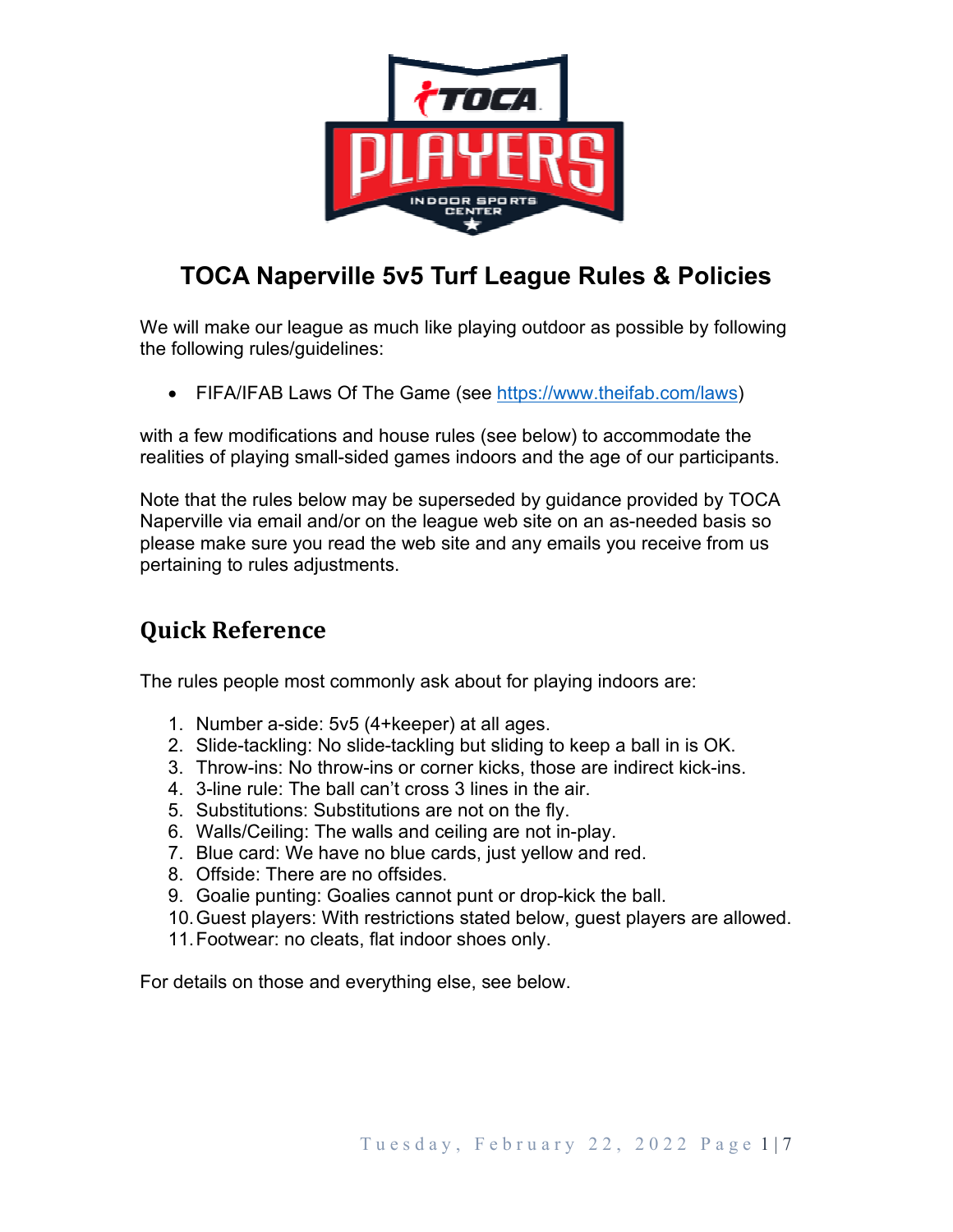# **Modifications To The Laws Of The Game**

## **FIFA Law 1: The Field Of Play**

- 1. The field is 90' long by 69' wide.
- 2. Boards/walls/netting (henceforth just referred to as "walls") may exist around the field but they are not in-play, if a ball touches any wall or the ceiling it is considered out of bounds.
- 3. Red build out lines exist between the goalbox and the halfway line in each half and will be used in all games for all ages.

## **FIFA Law 2: The Ball**

- 1. We will use the following age-appropriate ball sizes:
	- a. Up to  $U8 = Size~3$ .
	- b.  $U9$  to  $U12 = Size 4$ .
	- c.  $U13$  and older = Size 5.

### **FIFA Law 3: The Players**

- 1. Birth year ages apply, see http://illinoisyouthsoccer.org/age-group-chart.
- 2. EVERY PLAYER must sign a waiver before participation
- 3. All ages play 4v4 (3+Keeper).
- 4. No max roster size but max 10 players allowed at each game (see Rationale below).
- 5. A player can only be rostered on one team but similar age+gender+ability players rostered on other teams playing in other divisions in our league are allowed to guest-play at games (see Rationale below).

## **FIFA Law 4: The Players' Equipment**

- 1. Each team must have a dark shirt and a light-colored shirt at every game.
- 2. Numbers are not required on jerseys.
- 3. All players on a team must wear the same color shirt as each other.
- 4. In the event of a color clash, if neither team volunteers then a coin toss will decide which team changes.
- 5. Indoor shoes are required NO cleats or molded shoes allowed.

### **FIFA Law 5: The Referee**

1. No changes

### **FIFA Law 6: The Other Match Officials**

1. There will be no other match officials, just one center referee.

### **FIFA Law 7: The Duration Of The Match**

- 1. Each match will last 2 \* 20 minute halves with 2 mins half-time.
- 2. There will be no timeouts, nor additional time added for stoppages of any kind.

### **FIFA Law 8: The Start And Restart Of Play**

1. No changes.

## **FIFA Law 9: The Ball In And Out Of Play**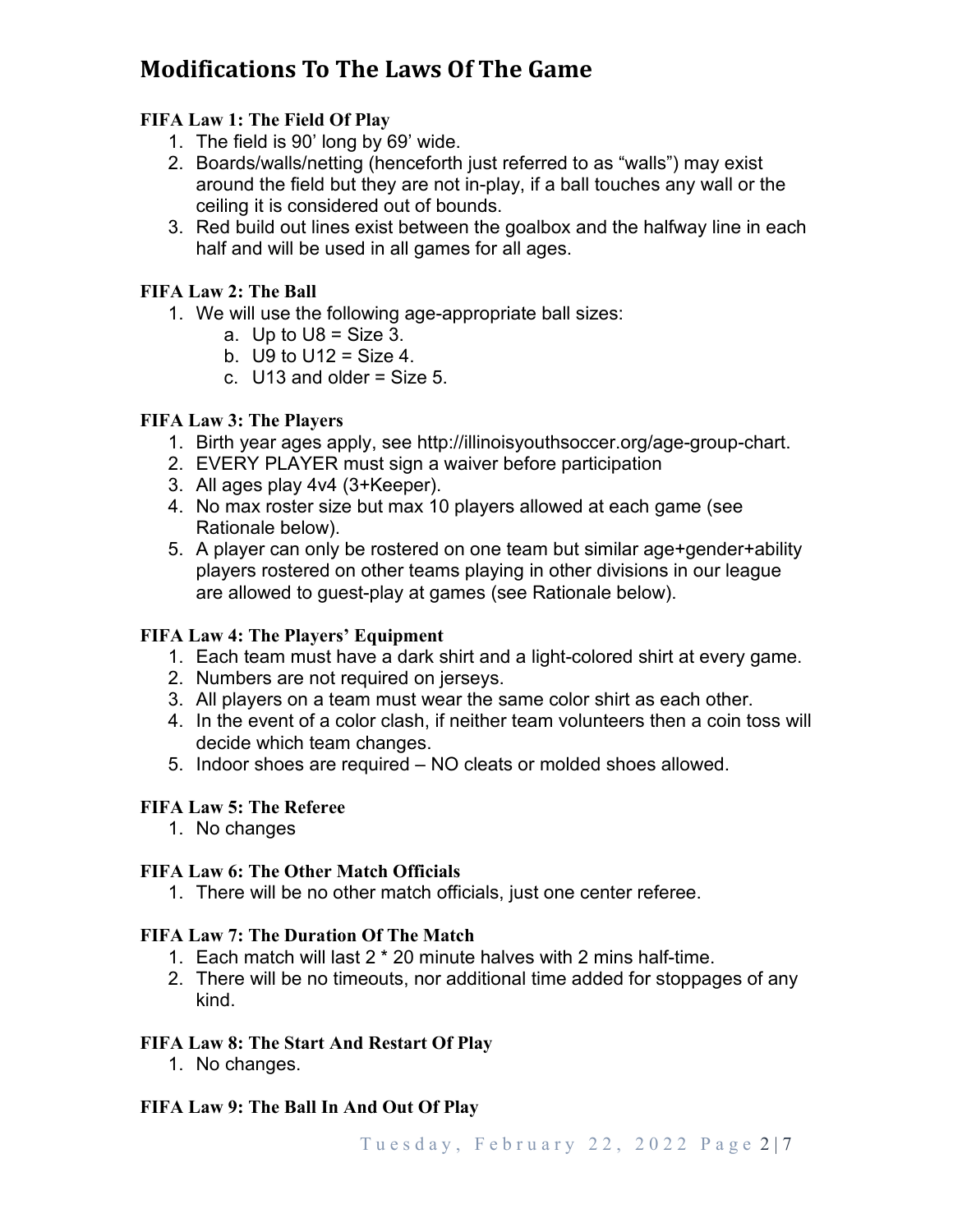- 1. If a ball hits the ceiling (or a wall or netting if present) it is considered out of bounds and is returned to the spot on the pitch under where it hit and the opposing team gets an indirect free kick (see "Free Kicks" below).
- 2. A ball is considered out of bounds if it crosses any line around the pitch, just like in outdoor soccer, and the opposing team gets an indirect free kick (a "kick-in", see "Free Kicks" below) if it crossed a sideline, a corner kick if it crossed the goal line.
- 3. There are no throw-ins, kick-ins only.

## **FIFA Law 10: Determining The Outcome Of A Match**

- 1. A match result is determined strictly by goal difference unless a team forfeits.
- 2. The league standings will be based on 3 points for a win, 1 for a tie, and 0 for a loss.
- 3. Max goal difference of 10 will be recorded to discourage teams from running up the score.
- 4. Goal difference up to a max of 10 per game will be considered if/when necessary to determine a tiebreaker for league champion.
- 5. When teams play different numbers of games in a season their points and goal differences will be averaged to allow equivalent comparison before standings are determined.

## **FIFA Law 11: Offside**

1. There will be no offside called.

## **FIFA Law 12: Fouls And Misconduct**

1. No changes.

### **FIFA Law 13: Free Kicks**

1. The 10-yard distancing rule is reduced to 5 yards.

### **FIFA Law 14: The Penalty Kick**

1. No change to procedures, only distances involved (just use the field markings) and additional time will not be added.

### **FIFA Law 15: The Throw-In**

1. There are no throw-ins, only kick-ins which shall be treated as indirect free kicks from the sideline.

### **FIFA Law 16: The Goal Kick**

- 1. A goal cannot be scored directly from a goal kick as that would violate the 3-line rule below.
- 2. Opponents must be behind the build out line until the ball is in play.

### **FIFA Law 17: The Corner Kick**

1. No changes.

## **Adopted/Modified Player Development Initiative Rules**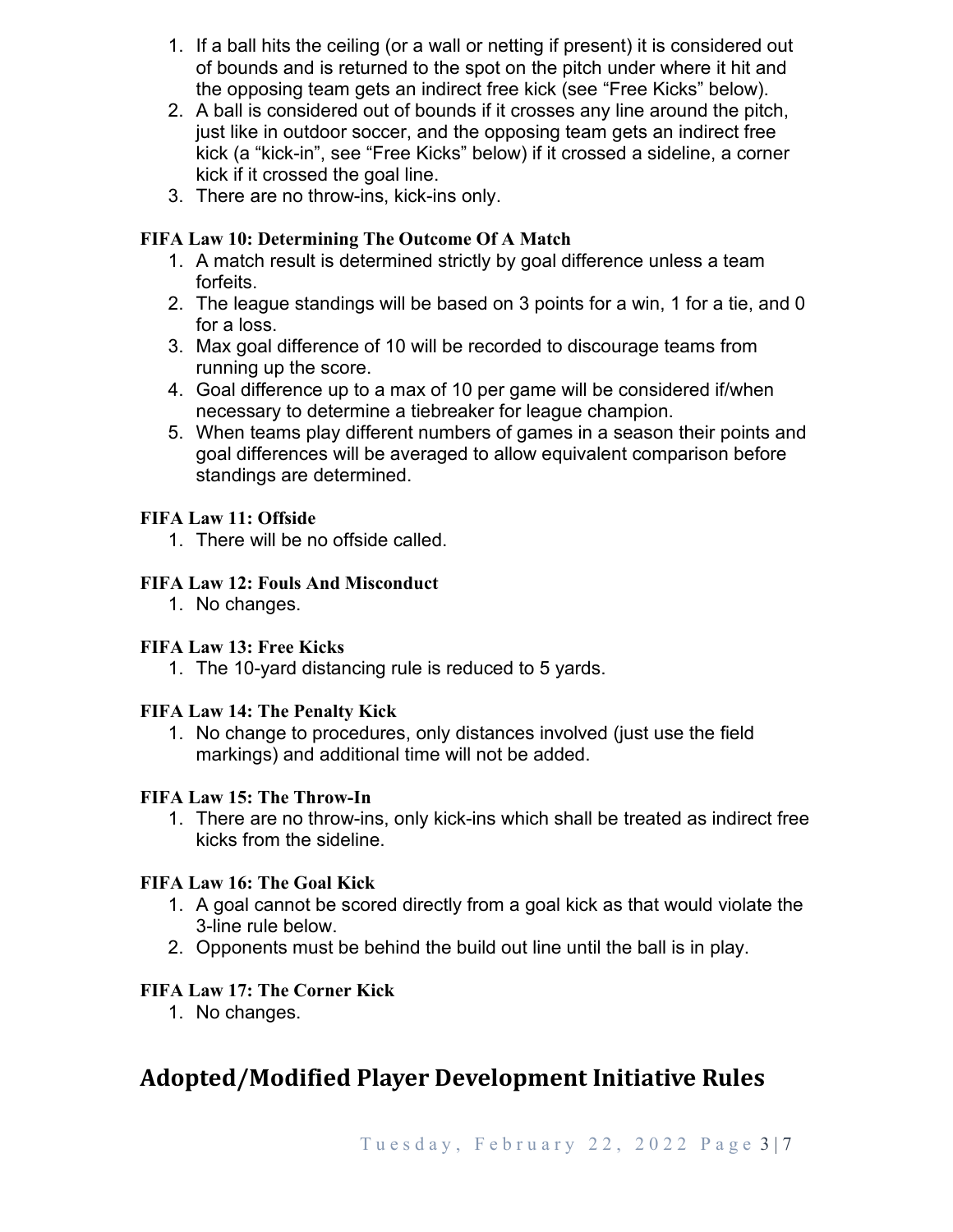### **PDI Rule 1: Concussion Initiative**

- 1. We do not allow heading the ball **at any age**.
- 2. A deliberate header will result in an indirect free kick for the opposing team.

## **PDI Rule 2: Build Out Line**

- 1. When the goalkeeper has the ball in his or her hands during play from the opponent, the opposing team must move behind the build out line until the ball is put into play
- 2. Once the opposing team is behind the build out line, the goalkeeper can pass, throw or roll the ball into play (punts and drop kicks are not allowed)
- 3. After the ball is put into play by the goalkeeper, the opposing team can cross the build out line and play resumes as normal
- 4. The opposing team must also move behind the build out line prior to a goal kick and may only cross the build out line once the ball has left the penalty area.
- 5. We will not use the build out line for determining offside calls as we do not have offside calls.

## **PDI Rule 3: Goalkeeper Restarts** *(also under "Build Out Line" in the PDI)*

- 1. Goalkeepers are not allowed to punt or drop-kick the ball.
- 2. If a goalkeeper punts or drop kicks the ball, an indirect free kick should be awarded to the opposing team from the spot of the offense.
- 3. If the punt or drop kick occurs within the goal area, the indirect free kick should be taken from the nearest point on the goal area line which runs parallel to the goal line.

## **Additional House Rules**

## **House Rule 1: Sliding**

- 1. No slide-tackling is allowed.
- 2. Sliding to stop the ball is allowed as long as you are not within 5 yards of another player and a safe distance from the wall.
- 3. If a player breaks this rule, it shall be treated as a foul.

### **House Rule 2: Blue Cards**

1. There are no blue cards, only yellow and red, just like outdoor.

### **House Rule 3: The 3 Line Rule**

1. If a field player or goalkeeper plays a ball that crosses 3 lines (i.e. the 2 build out lines and the half way line) in the air without touching another player or the ref then it's an indirect free kick for the other team, taken from the midpoint of the first line the ball crossed.

### **House Rule 4: Add a player**

1. When down by 5 goals or more, the losing team can, at their own discretion but after informing the referee, add a player until the goal difference gets down to 2 at which time the extra player must leave the field.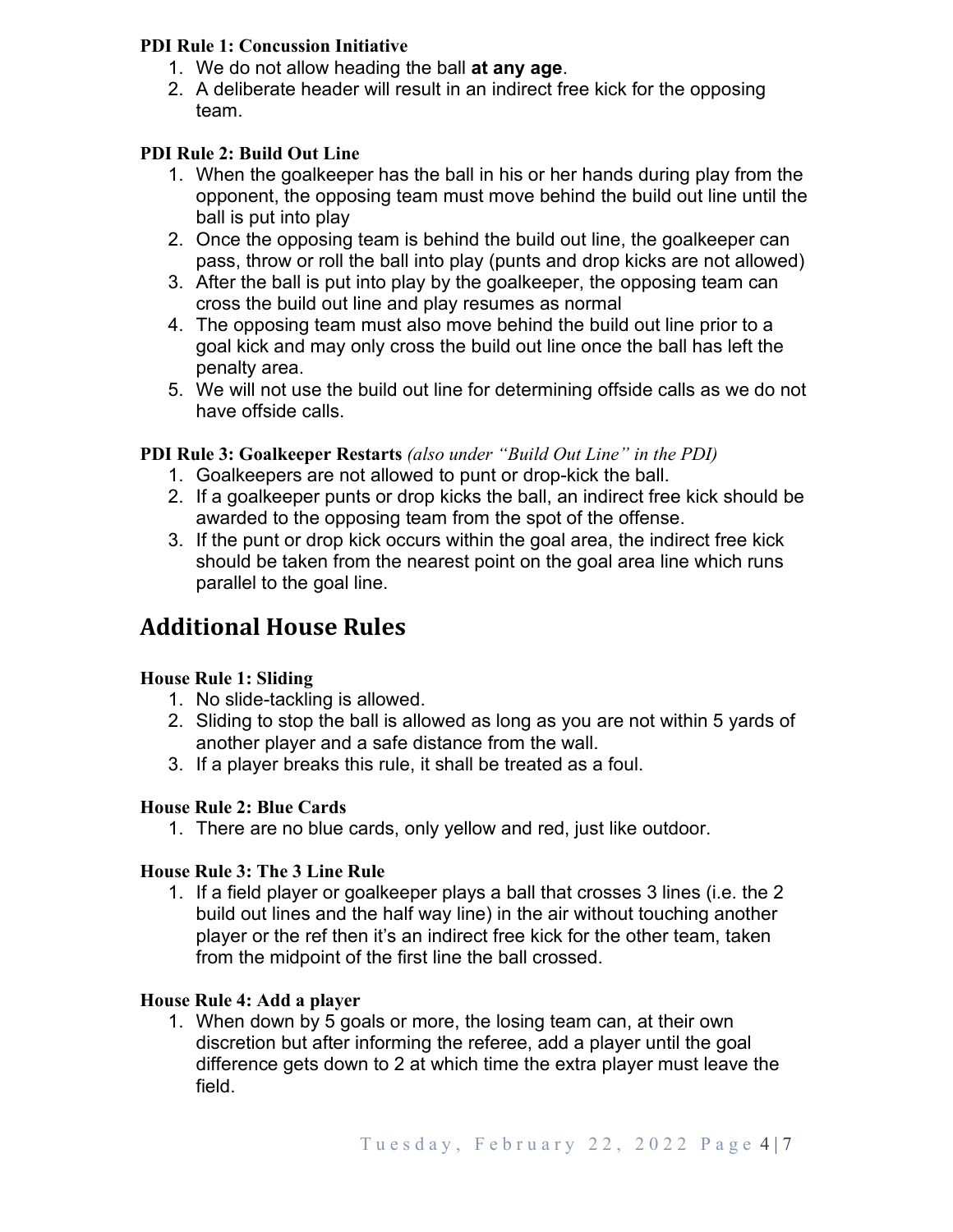- 2. If a team adds a player, the final score will be recorded as the 5-goaldifference that was in place the first time a player was added.
- 3. Only 1 additional player is allowed total, regardless of score.

### **House Rule 5: Sidelines**

- 1. Only rostered players and a maximum of 2 coaches may be on the sidelines during the game.
- 2. All other spectators should remain off the turf surface and behind the closed door to the field.
- 3. No additional player equipment aside from a game ball and a water bottle should be brought onto the field of play, this includes extra balls and player bags.

## **House Rule 6: Entering/leaving the field**

- 1. Pre-game warm-ups are very limited, and all players should be ready to play directly after the previous game.
- 2. Play will start at the scheduled start time and end on time, NO exceptions.
- 3. If applicable keep bench doors closed at all times, except during substitution and "Jumping the Boards" is not permitted.
- 4. Teams must leave the bench/playing area as soon as possible after the game.

## **House Rule 7: Age/Gender Differences Between Teams**

- 1. We will schedule as many games as possible between as similar ability teams as possible with as little difference in age or gender as possible, unless a team requests to play up a year or a girls requests to play boys.
- 2. Girls can play on boys or co-ed teams, boys cannot play on girls teams without previous written approval from the league manager.
- 3. A co-ed team is one which has at least 4 girls on the roster and will have all of them play in most games with similar playing time to the boys, otherwise it's considered a boys team even if it has girls on the roster.
- 4. A player can play on a 1-year-older team but be aware they might then need to play against a team that's older still.
- 5. A team may be scheduled to play against a similar-ability (adjusted for gender) team of a different gender.
- 6. A team may be scheduled to play against a similar-ability (adjusted for age) team that is no more than 1 year older or 1 year younger (except for high-school age teams where the age difference could be greater).
- 7. When a U8 team plays against a U9 team, the ball used is size 4.
- 8. When a U12 team plays against a U13 team, the ball used is size 5.

## **House Rule 8: Tiebreakers**

- 1. Individual games do not require tiebreakers, they can end in a draw.
- 2. For league standings tiebreakers will be decided in the following order:
	- a. head to head results between the tied teams
	- b. ONLY if all teams have same number of head to head games: goal difference in head to head games
	- c. ONLY if all teams have same number of head to head games: goals against in head to head games
	- d. goal difference in pool play games
	- e. goals against in pool play games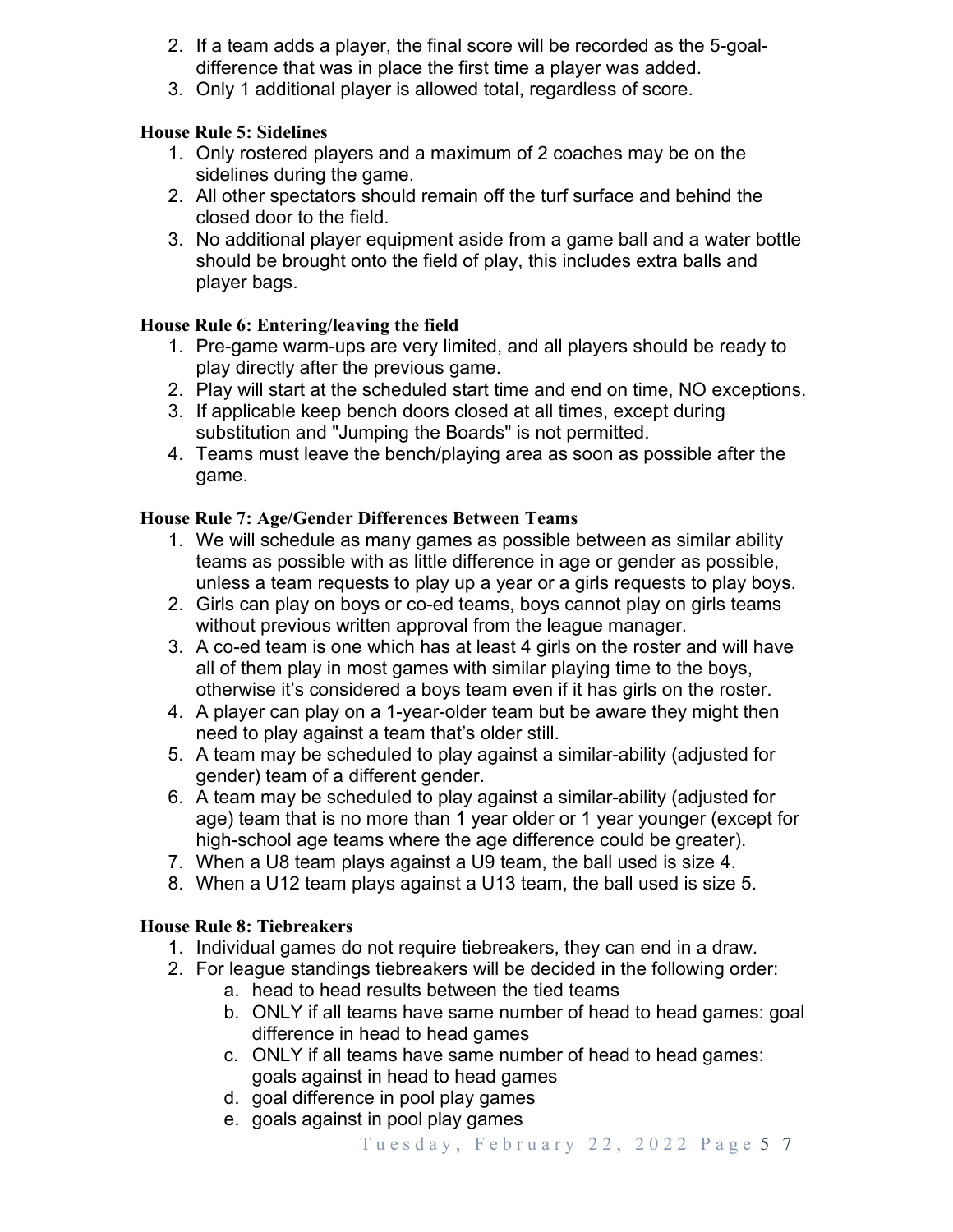f. coin toss

## **House Rule 9: Age Challenge**

1. If you want to challenge the age of a player on the opposing team, the head coach (and only the head coach, not a parent or team manager of anyone else) must tell the ref before the start of the game. If the challenged coach cannot produce proof of the challenged player's age then that player must not play the game. Please do not do this frivolously as it creates a negative environment and in 99% of cases you're just plain wrong and the challenged player IS age-appropriate, no matter what you might think otherwise. Also be sure that YOU have all of your documentation with you before you challenge another coach as (s)he will almost certainly immediately challenge the age of your players in return.

#### **House Rule 10: Social Distancing**

1. See the league web site for current social distancing rules as these can change during the season as local health authorities' regulations change.

#### **House Rule 11: Miscellaneous**

- 1. NO unsportsmanlike behavior.
- 2. NO food or drinks on the fields.
- 3. Respect the refs at all times.
- 4. The decisions of the referees are FINAL.
- 5. Adults: please keep in mind at all times that the kids are watching you and learning from you how to behave!
- **6. Any complaints please have your coach put in writing and email to our league manager, Jeremy Niklos, jniklos@tocafootball.com.**

## **Rationale For Roster Size And Guest Players**

- 1. No max roster size but max 8 players allowed at each game.
	- a. No max roster size allows an outdoor team that normally plays 9v9 or 11v11 and so has a larger roster than 8 to register all of their players to play on 1 team if they like, they just can't bring all players to all games.
	- b. 8 allows for every player to play 50% of the time and avoid a crowded bench area.
- 2. A player can only be rostered on one team but similar age+gender+ability players rostered on other teams playing in other divisions in our league are allowed to guest-play at games.
	- a. We do not want any team to bring a "ringer" to win a game.
	- b. We understand that sometimes a coach doesn't have enough rostered players available for a given game and so needs to bring guest players or cancel/forfeit at short notice.
	- c. We understand that a coach may need to split their, say, 10-20 player outdoor 7v7, 9v9 or 11v11 team into 2 or 3 teams to play 5v5 and allow adequate playing time for all players but that shouldn't force them to then get by with just a fixed 8-10 person roster for their 5v5 team as long as their teams are in different divisions.